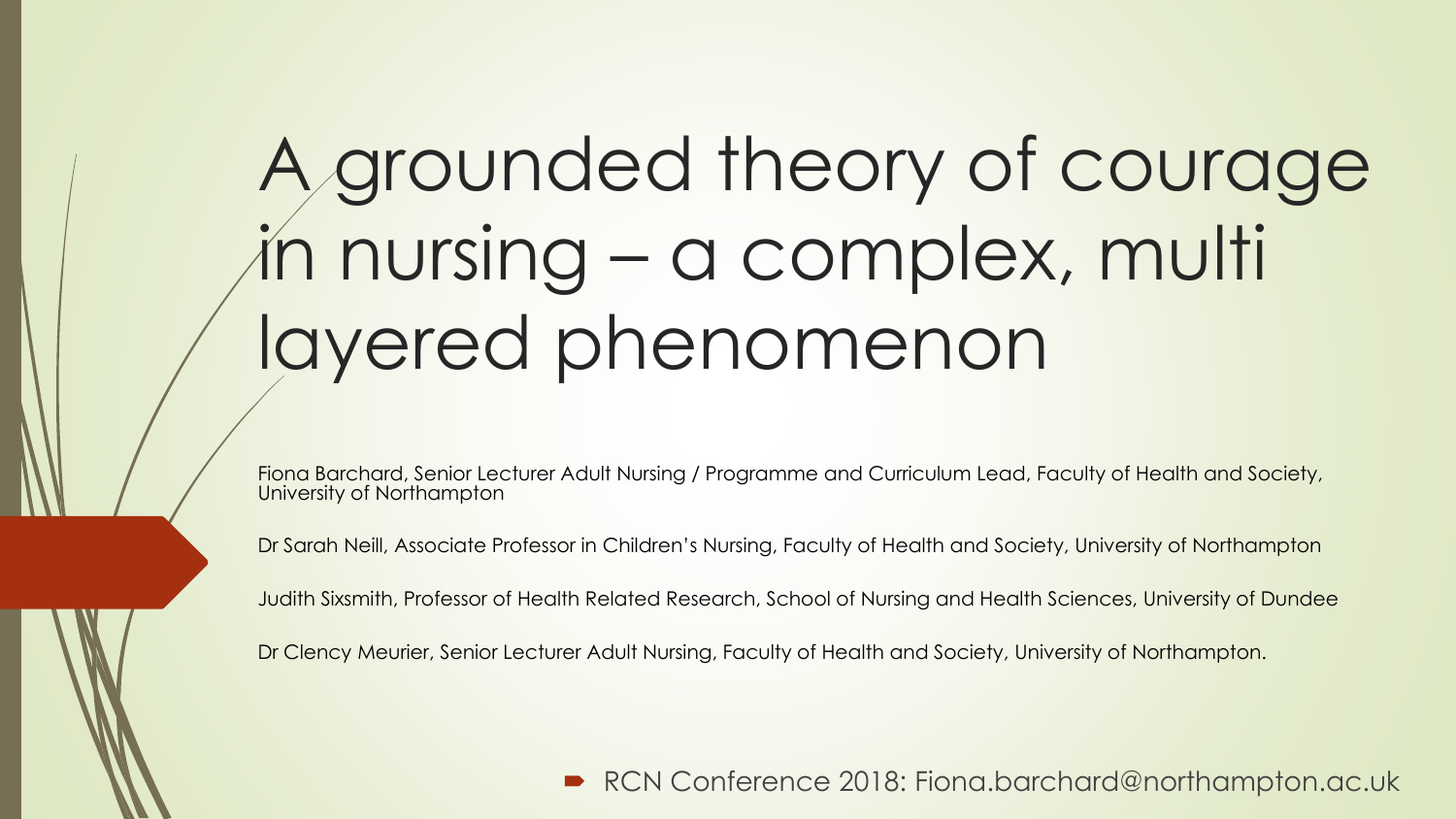



The nursing strategy Compassion in practice, lists courage as one of the 6 C's embedded into everything nurses do in (Cummings and Bennett 2012). The 6C's are also the value base for the framework 'Leading change, adding value' (NHS England 2016). These key nursing publications affirm the need for courage.

Nurses are directed to have courage – "*to speak up when we have concerns and to have personal strength and vision"* (Compassion in practice pg 13 2012)

However, research on courage in nursing is sparse and how courage is realised has not been explored.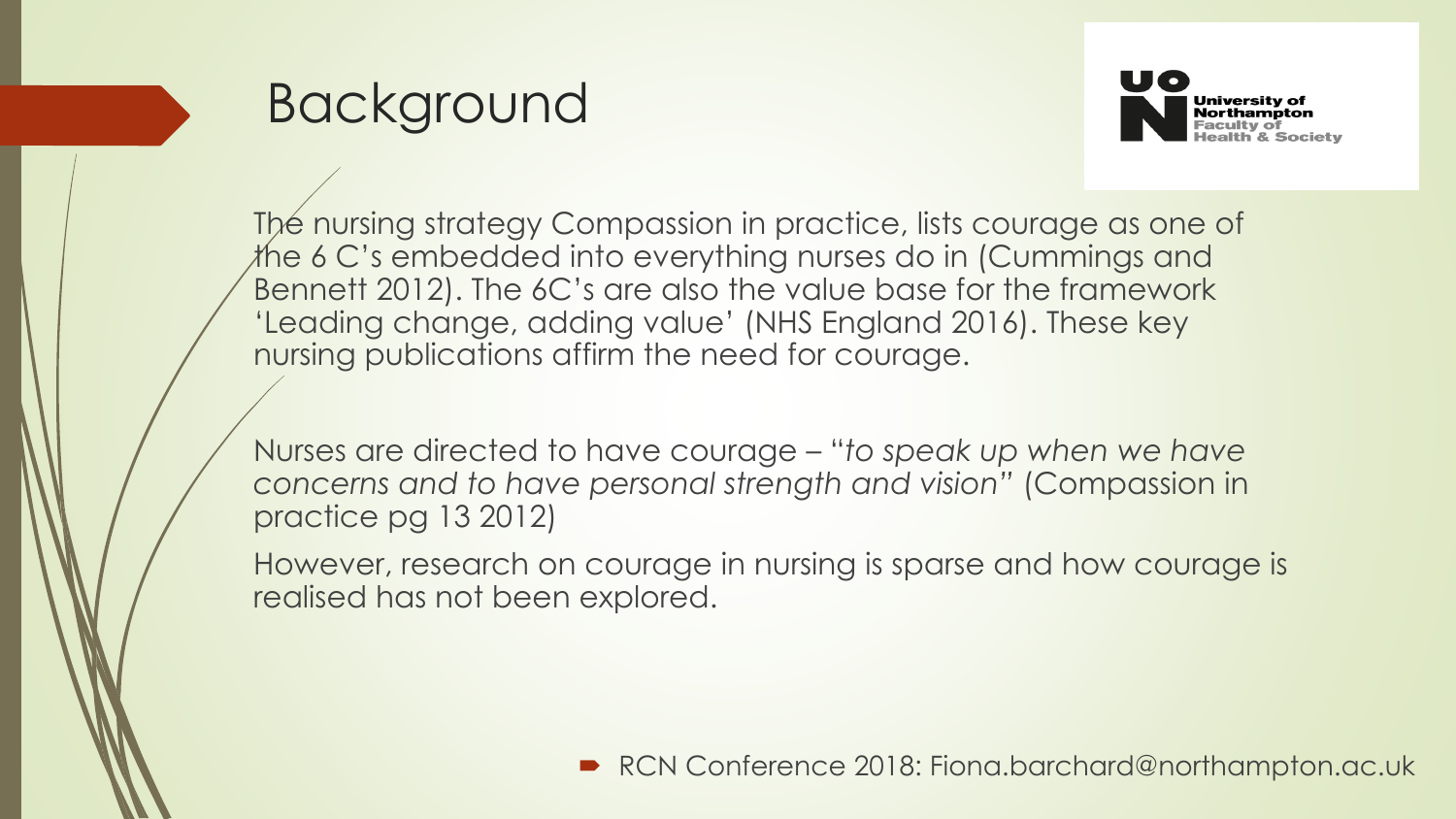

# Charmazian Grounded theory

- Social constructionist GT approach
- Purposive sampling
	- 12 initial unstructured interviews
- Theoretical sampling
	- 4 semi-structured interviews
- Constant comparative analysis
- Clarification of categories
- Development of an emergent co-constructed theory

(Charmaz 2014)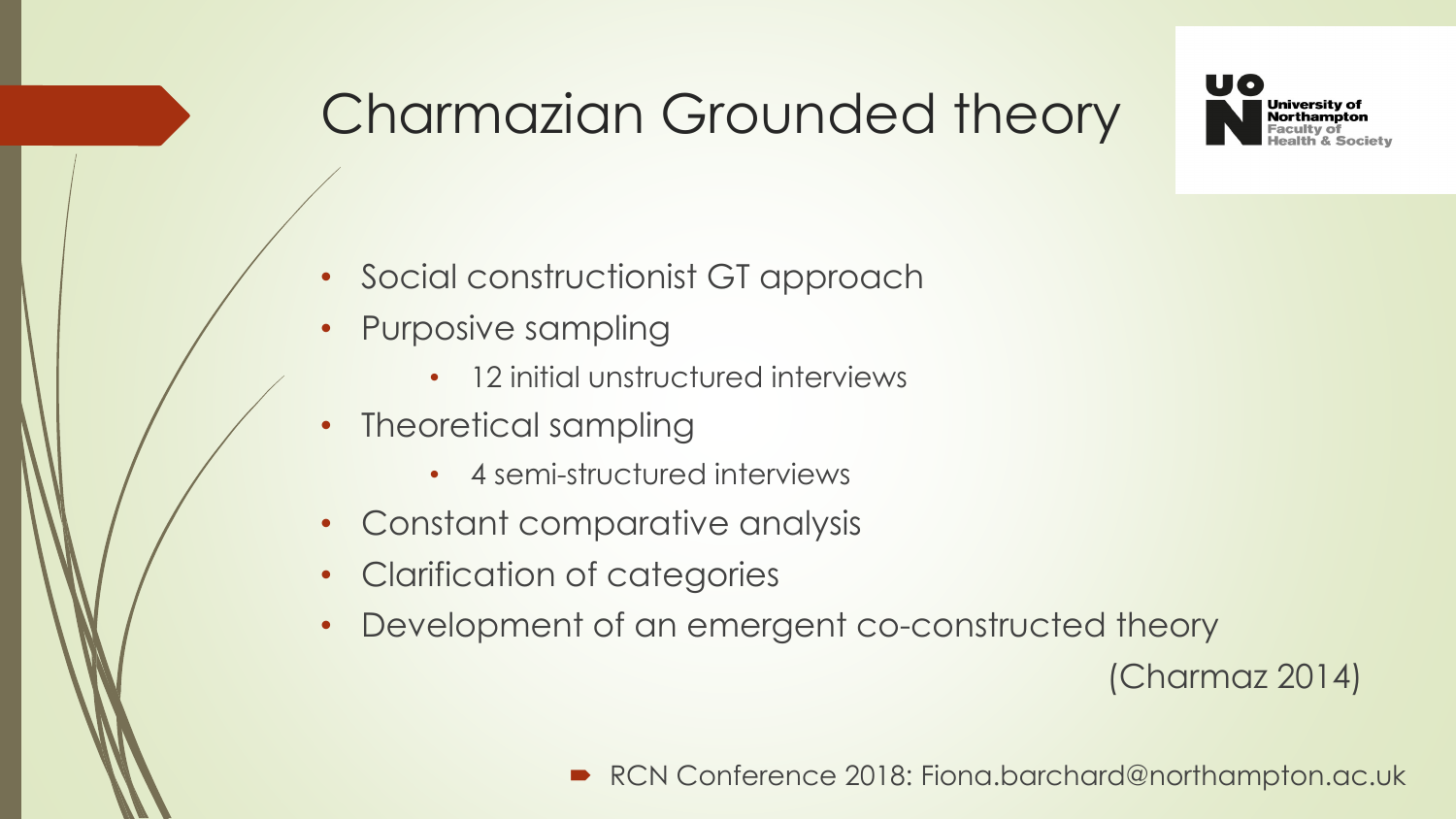#### Emergent themes



Prerequisites to courage

Realising courage in nursing

Courage and its consequences

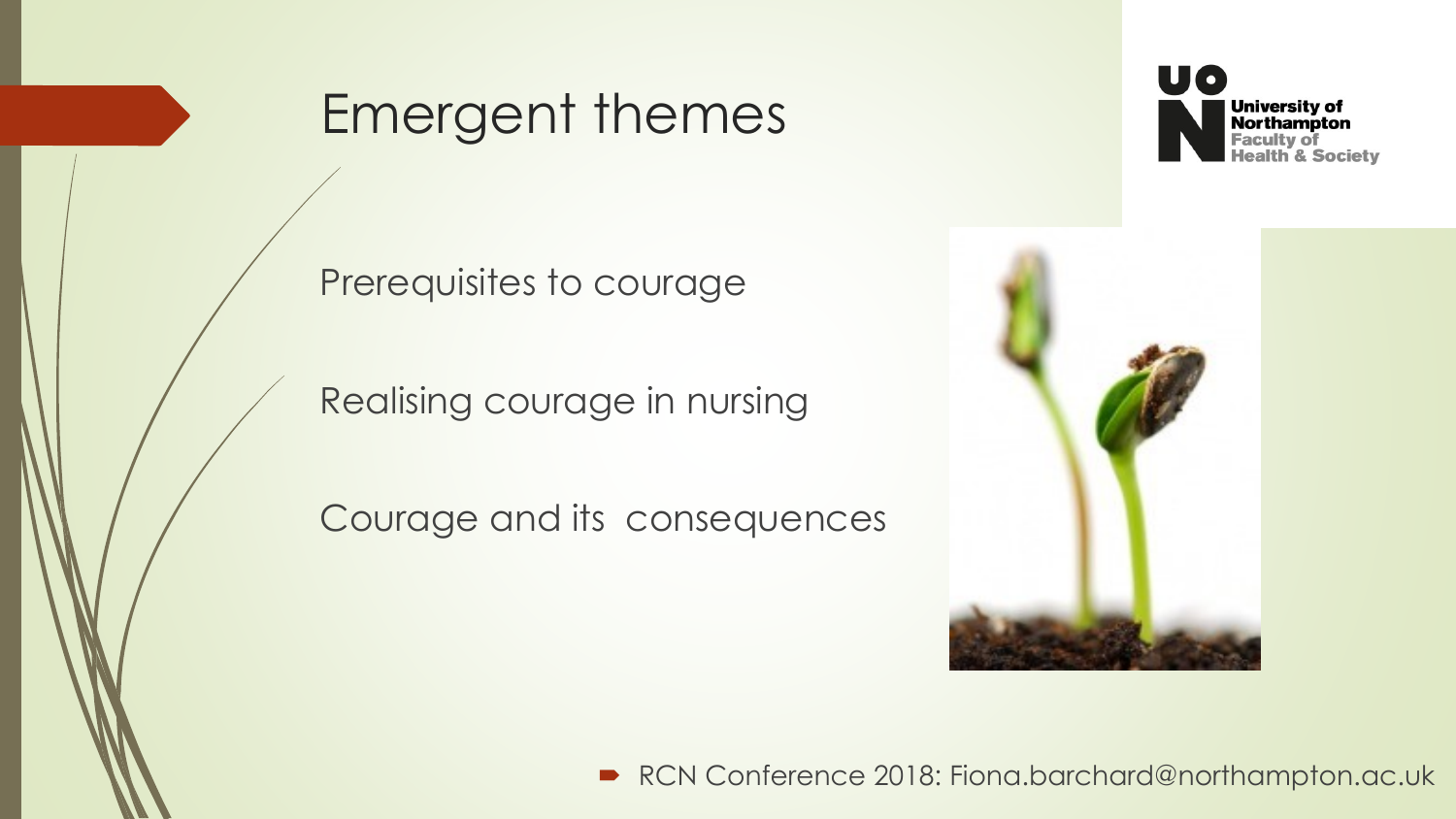## Prerequisites to courage



- Personal
	- Gender, self esteem, age, life experience, personality, moral values
- **Professional** 
	- Traditional role, the nurse persona, game playing, resilience, team trust, support and encouragement
- Learning about courage
	- Innate or developed? Knowledge, experience and education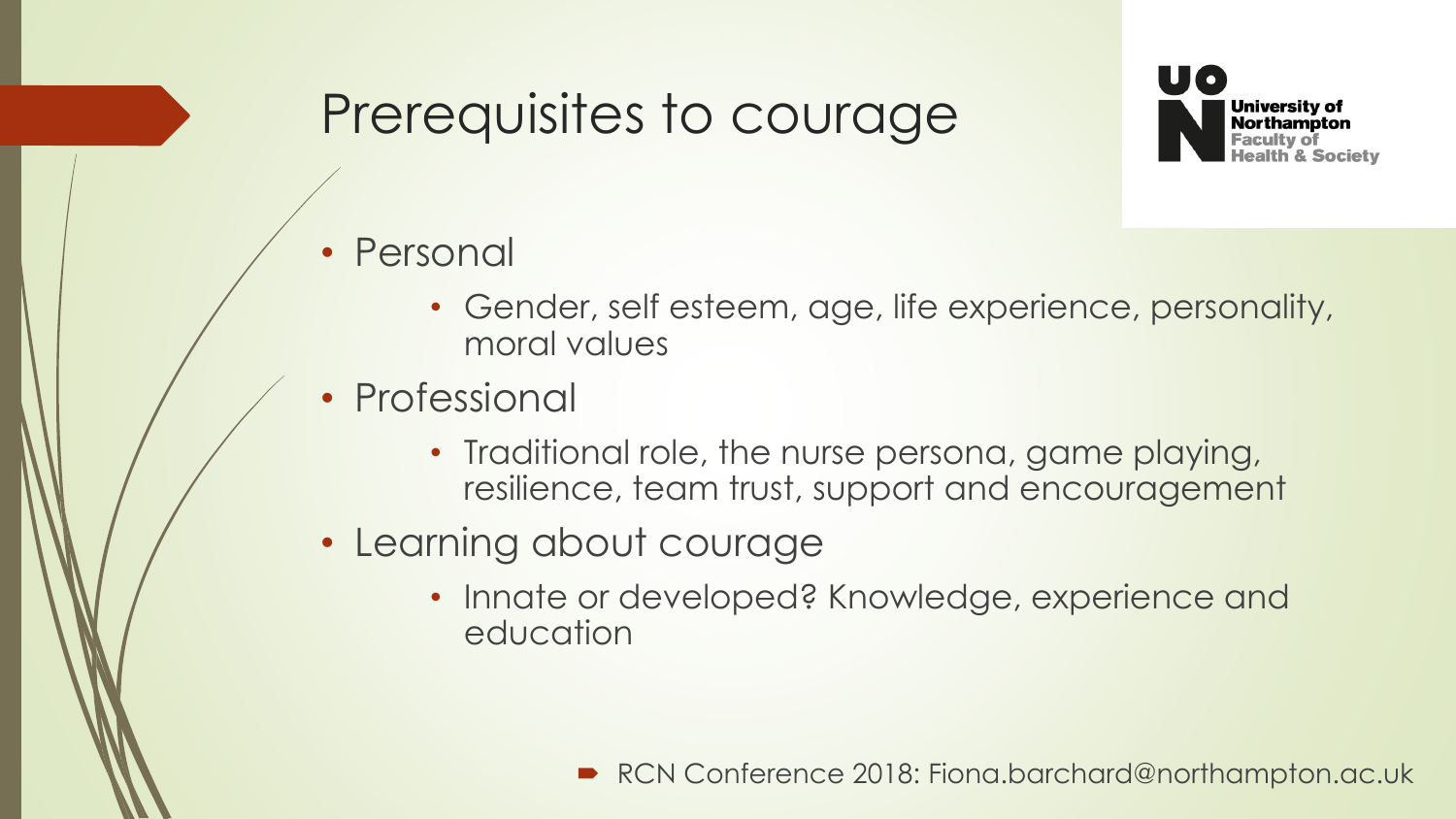## Realising courage in nursing



- Psychological aspects
	- Personal view, like a lion, risk taking, doing it for you
- Socialization

Impact of gender and the hierarchy

• Morality

Doing the right thing, saying no, speaking to patients and families, telling the truth

• Professional aspects

Doing my job, being brave, practical action, finding your voice, advocacy, whistleblowing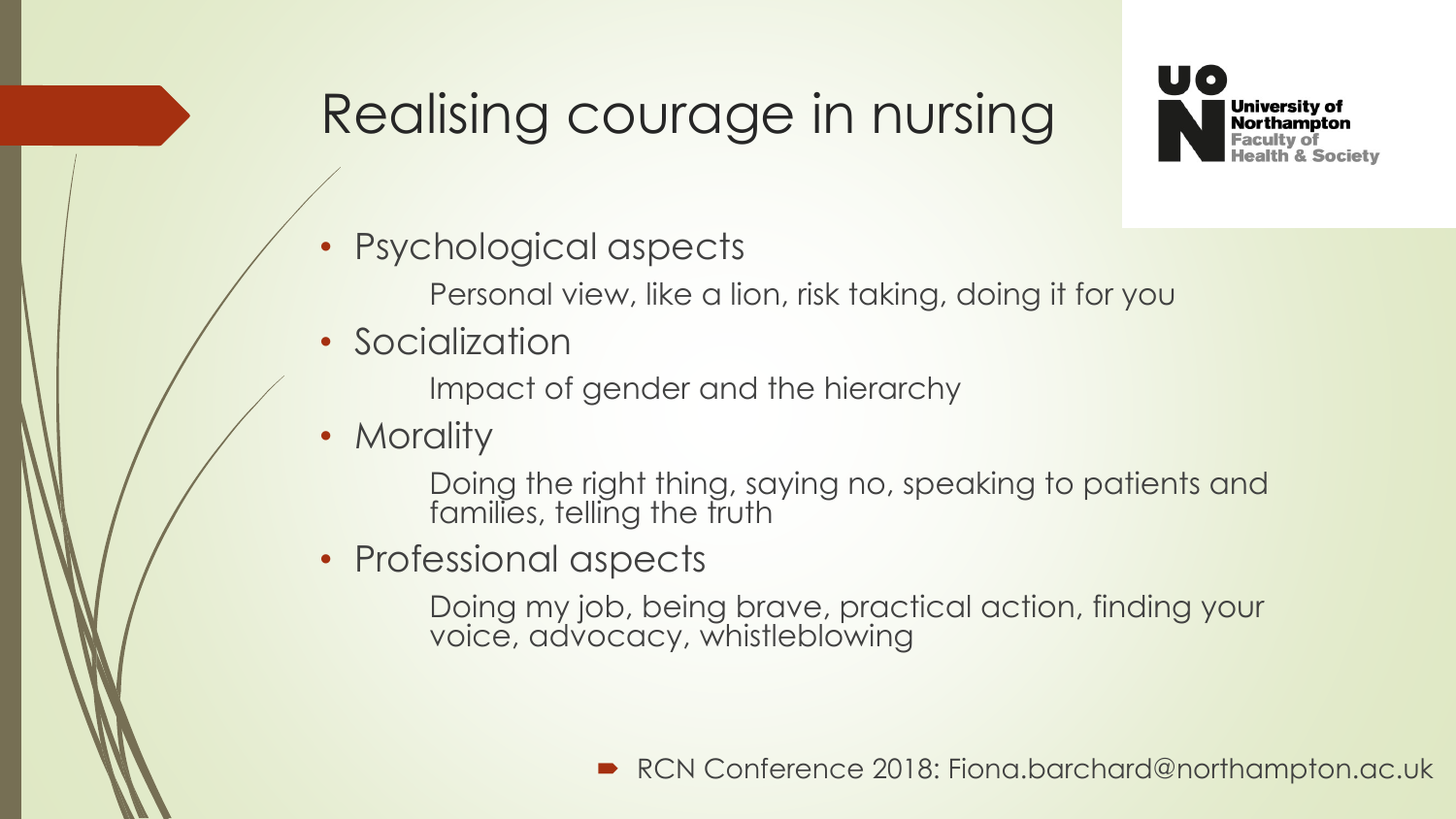#### **Consequences**



**Psychological** 

Rewards, positive regard, emotional toll, bearing discomfort

• Social

Ostracized, negative labelling

• Organizational

Perceived loss of role or job



The consequences have potential to impact on nursing retention (Barchard et al 2017)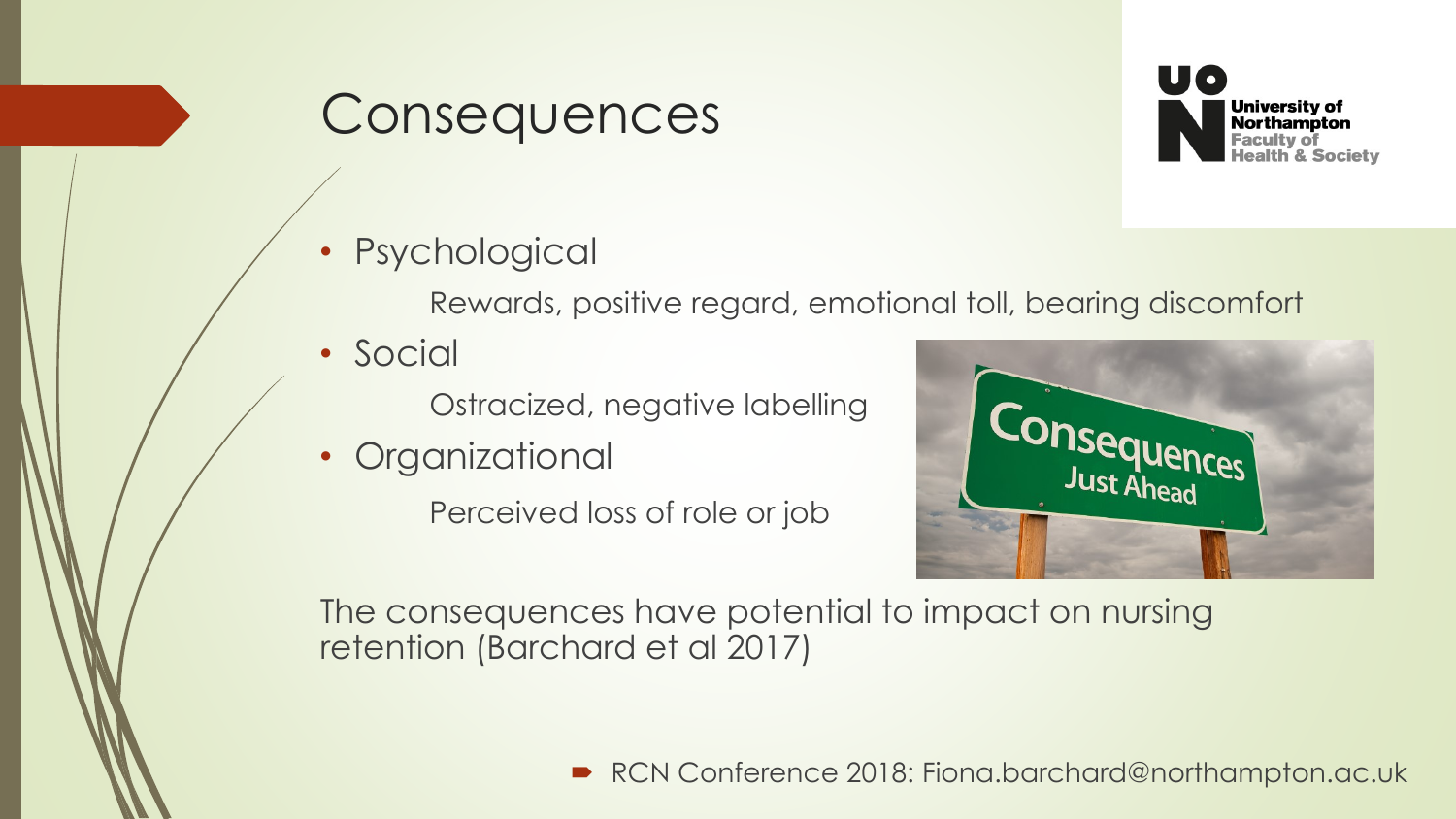#### An evolving theory - Realising courage

Prerequisites contribute to realizing courage

Courage may be realised, stifled or disabled

There are consequences (positive and negative) to realizing courage

These have a cyclical impact on realizing, stifling or disabling courage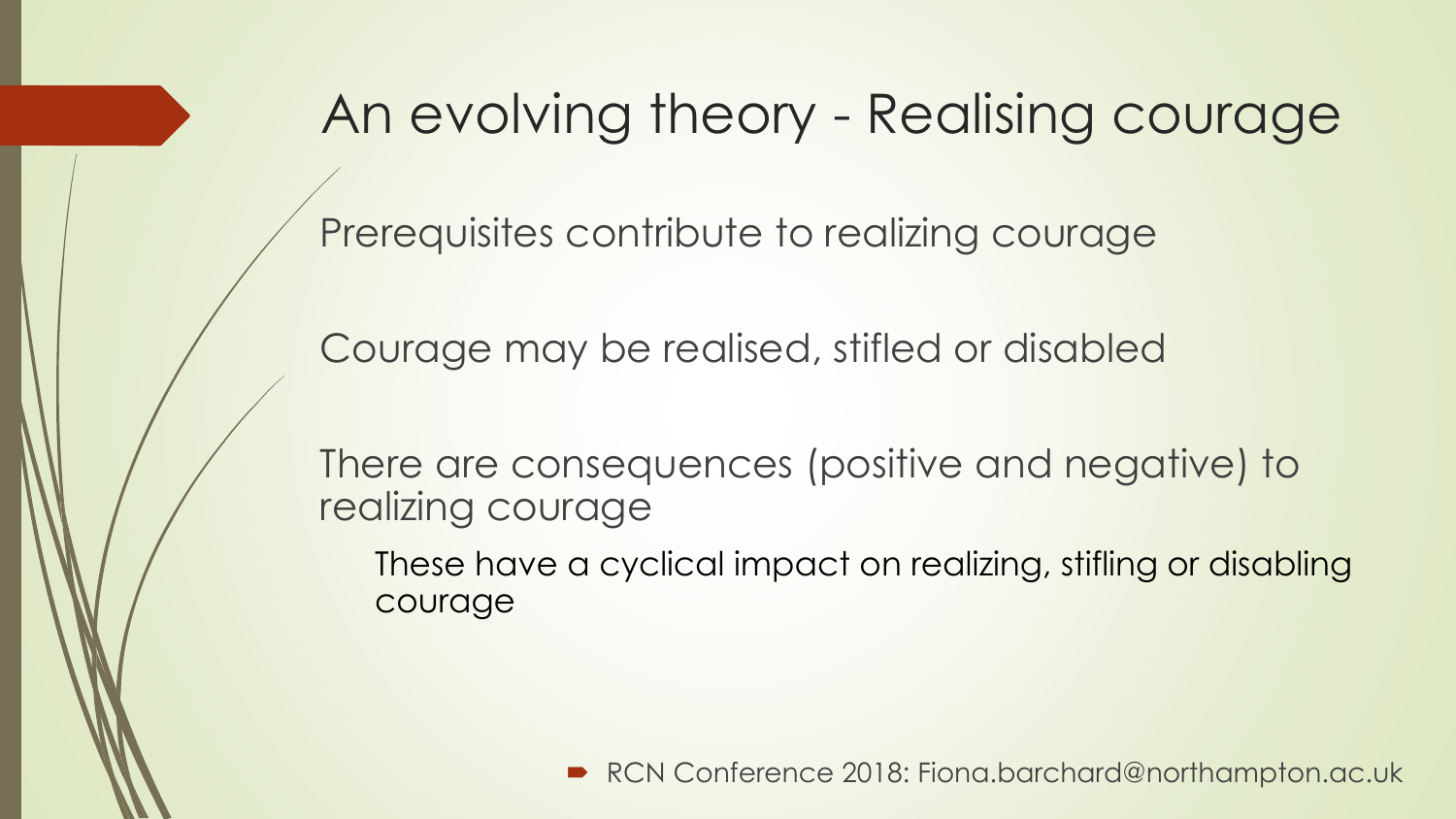#### Conclusions



Courage is a complex phenomenon

The emergent theory of courage in nursing, suggests nursing as a profession continues to be constrained by its history, as a socially constructed, gendered female, caring occupation.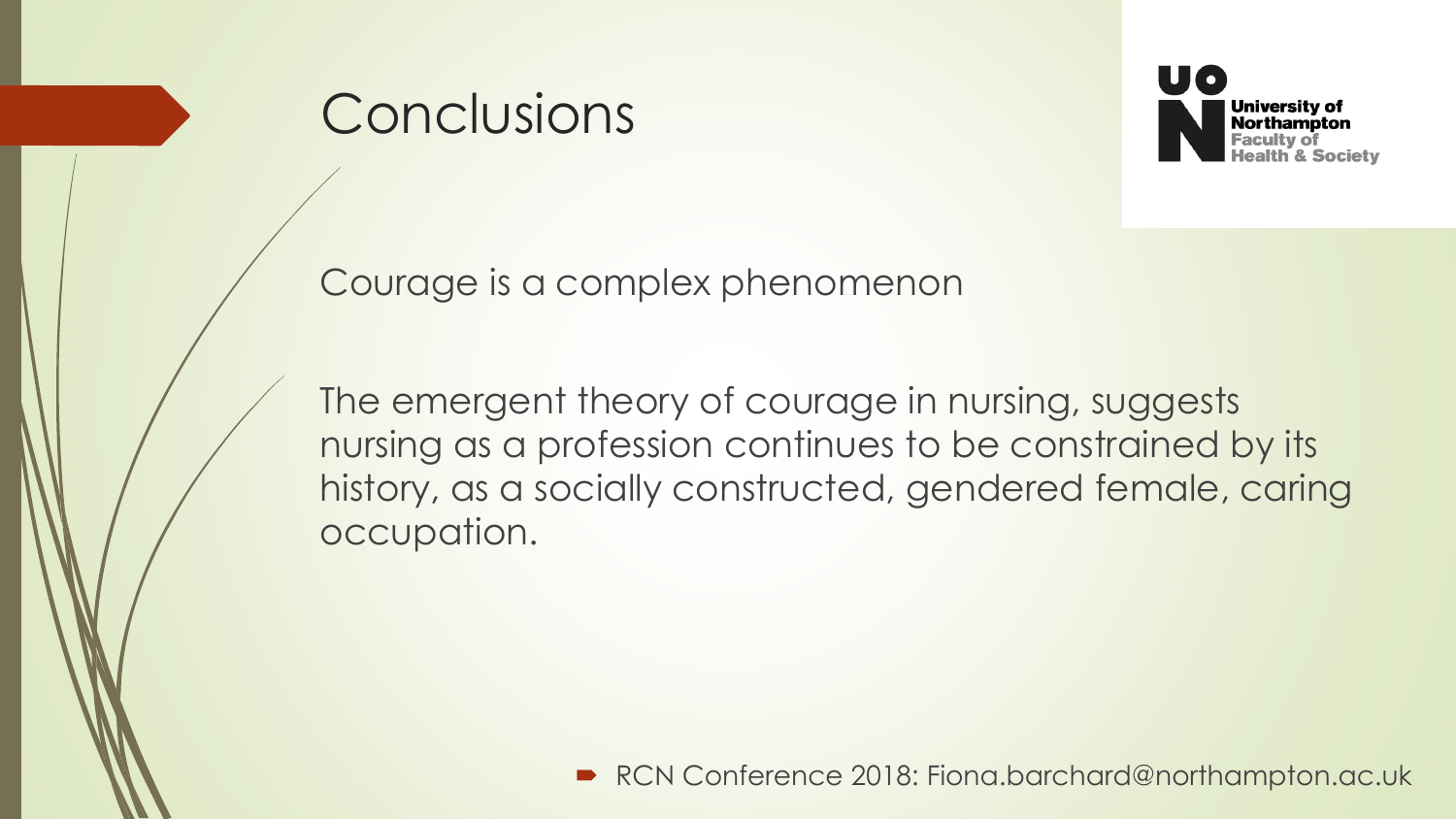## **Conclusions**



Nurses need more than directing to use courage. This found the following are influential in the realization of courage:

- Socialization
- **Education**
- Support
- Organisation culture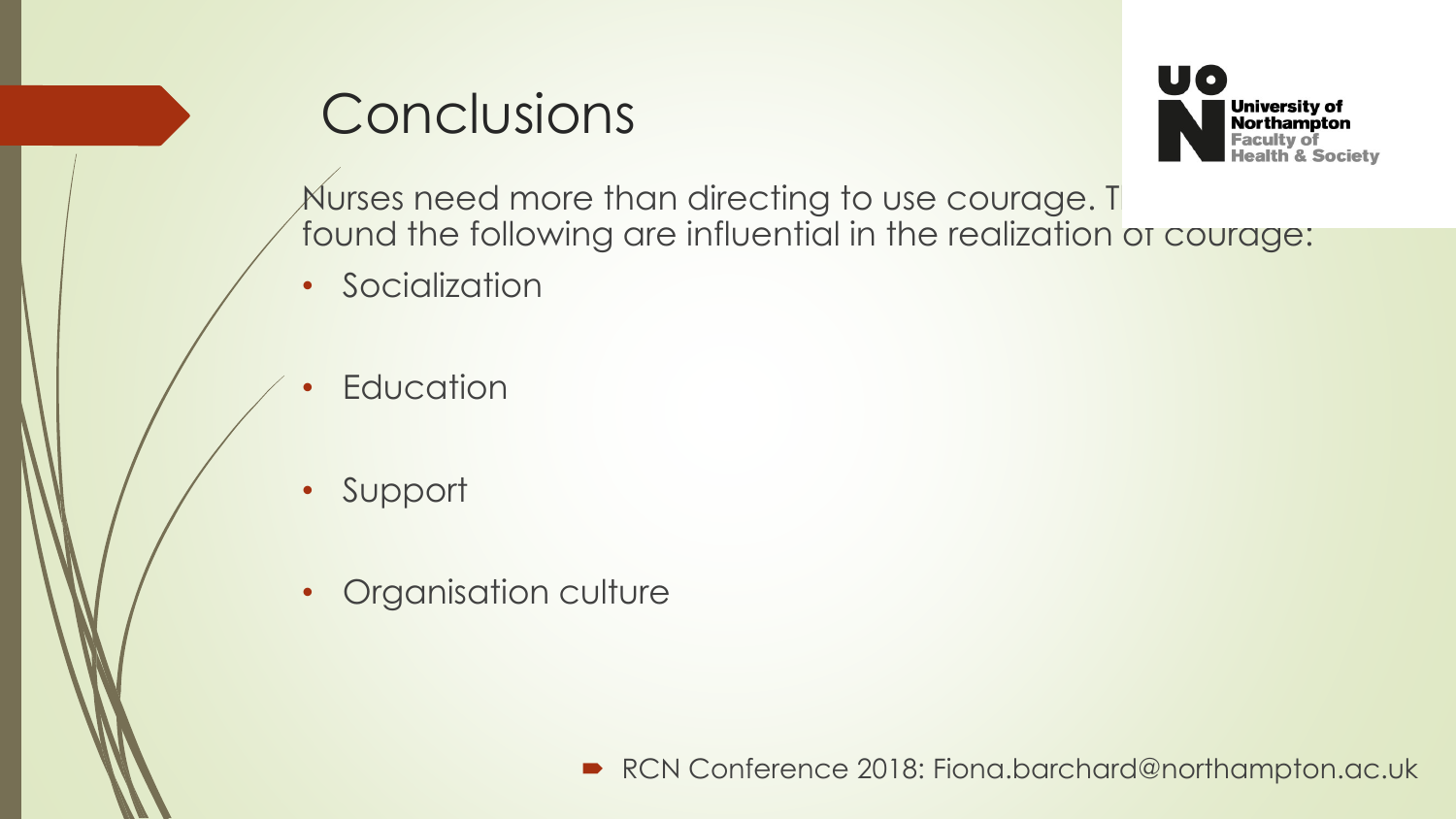



# Thanks for listening

Any Questions